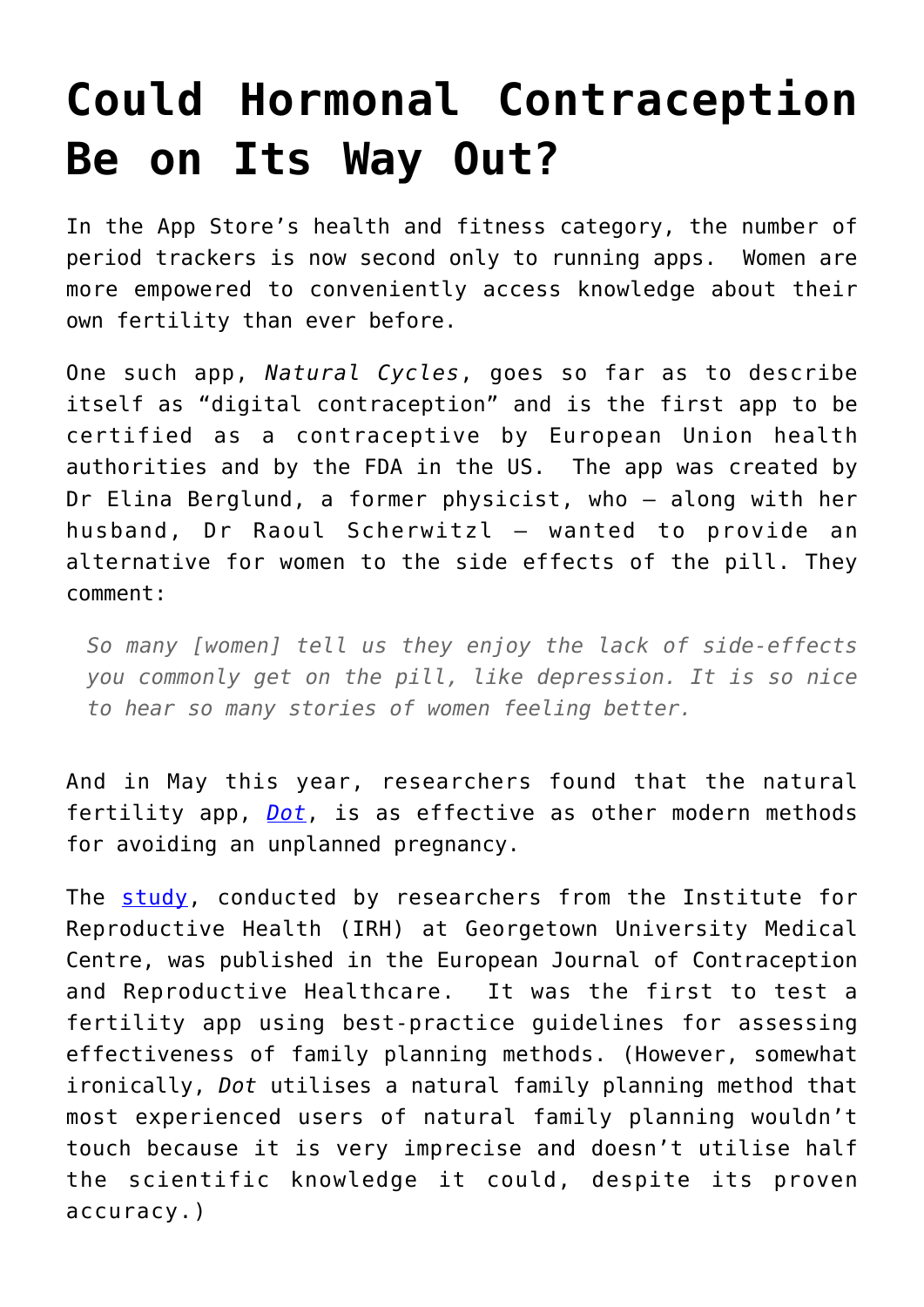News articles, such as this recent one in *[The Sydney Morning](https://www.smh.com.au/lifestyle/health-and-wellness/the-millennial-women-ditching-hormonal-contraception-20190626-p521hk.html) [Herald](https://www.smh.com.au/lifestyle/health-and-wellness/the-millennial-women-ditching-hormonal-contraception-20190626-p521hk.html)*, are picking up on the trend. It reports that a growing number of millennial women are "ditching hormonal contraception" and turning to natural methods such as fertility apps, mostly due to health concerns:

*The pain was unbearable. Migraines were tormenting Zoe\*, 26, at least once a week, sometimes twice, leaving her unable to function for up to three days at a time.*

*With the help of a GP, she tried a variety of treatments, but nothing worked. She felt herself becoming dangerously reliant on painkillers. Eventually, she decided to try quitting the contraceptive pill – not on the advice of her doctor, but because she'd read research linking it to migraines. In its place, she downloaded an app to track her fertility.*

*…Almost immediately the migraines went from twice a week to once a month. Then, after about six months, they stopped altogether. 'I can't remember the last time I had one,' she says.*

According to that article, a 2017 Monash University survey of sexually active Australians found 15 per cent used hormonefree contraception methods, double the figure recorded in previous studies.

It seems likely that we will see the number of women choosing natural methods increase further – especially if they have an increasing number of well-researched apps to help make natural fertility methods more convenient, and can utilise the online communities of support that are often provided with the apps.

However, it's also important to know that it isn't necessary to have fancy gadgets or apps to accurately track your fertility. Reliable and scientifically proven natural fertility options that have been around for years, such as the [Creighton](https://www.creightonmodel.com/) model, can very accurately predict fertility